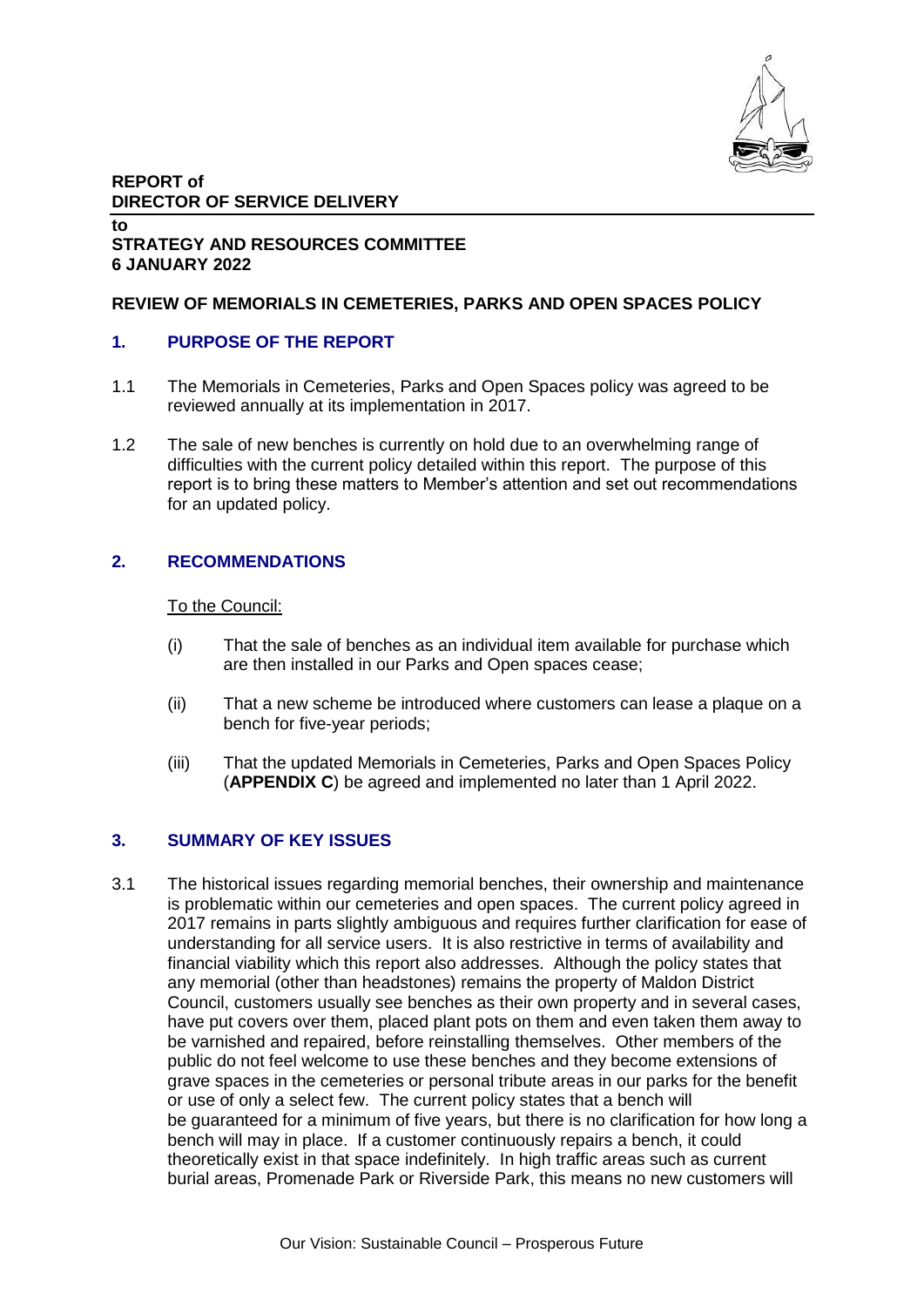get an opportunity to enjoy the memorial scheme. This is causing frustration to potential customers who are on a perpetual waiting list. We currently have on average one new request for a bench every week via Dashboard, Contact centre or direct to Cemeteries service with no means to accommodate these requests.,

- 3.2 The current policy states that we take no liability for damages to purchased benches. However as the benches are situated on Maldon District land, should a member of the public sustain injury from a damaged bench, the HSE (Health and Safety Executive) would support a case against this Authority.
- 3.3 Despite best attempts by Officers at intervals in the last four years, some of our records remain incomplete, making identifying those who have purchased benches difficult to contact in many cases.

### **4. CONCLUSION**

- 4.1 An improved and centrally recorded inspection programme for all benches on our land to be created with a supporting database with customer details, where they exist, and showing which benches are owned by the Authority. Any benches which have fallen into disrepair will be removed, once photographs have been taken to record the condition (for future reference/challenge). We will use a stability test to record the results ensuring a consistent standard is met (See **APPENDICES A** and **B**).
- 4.2 Where records permit, customers will be contacted if applicable to advise that the bench is to be replaced and the new terms of Memorial plaques only, not an automatic right to renew which has sometimes been the perception in the past.
- 4.3 All benches on Maldon District land will be catalogued with a reference number, datestamped photograph, and available spaces or vacant bench bases will be added to the database showing where availability is for new benches in the district.
- 4.4 This project will be completed by March 2022 and a yearly inspection will take place during March / April each year as the winter months are those which will most likely cause damage to benches through frosts and heavy rain. Informal inspections and reporting of faults as and when they may occur throughout the year will continue as part of standard site monitoring and staff checks.
- 4.5 Benches will no longer be sold by Maldon District Council. From 1 April 2022, customers can be offered the opportunity to lease a plaque on a bench purchased and owned by Maldon District Council. The lease period will be five years with an option to renew for additional five-year periods if desired. Each bench will have space for three plaques which will enable more customers to take advantage of the scheme. This will also reduce costs for customers making it a more affordable option to more people. After the five-year period, the bench space can be leased again, and we can begin to build funds to purchase more benches in the district where there is space or a need. The cost of the maintenance work will be recharged to the maintenance team from the cemetery department bench scheme funds.
- 4.6 Any existing benches confirmed as being owned by Maldon District Council will be renovated, replaced, or removed depending on the need of the Authority.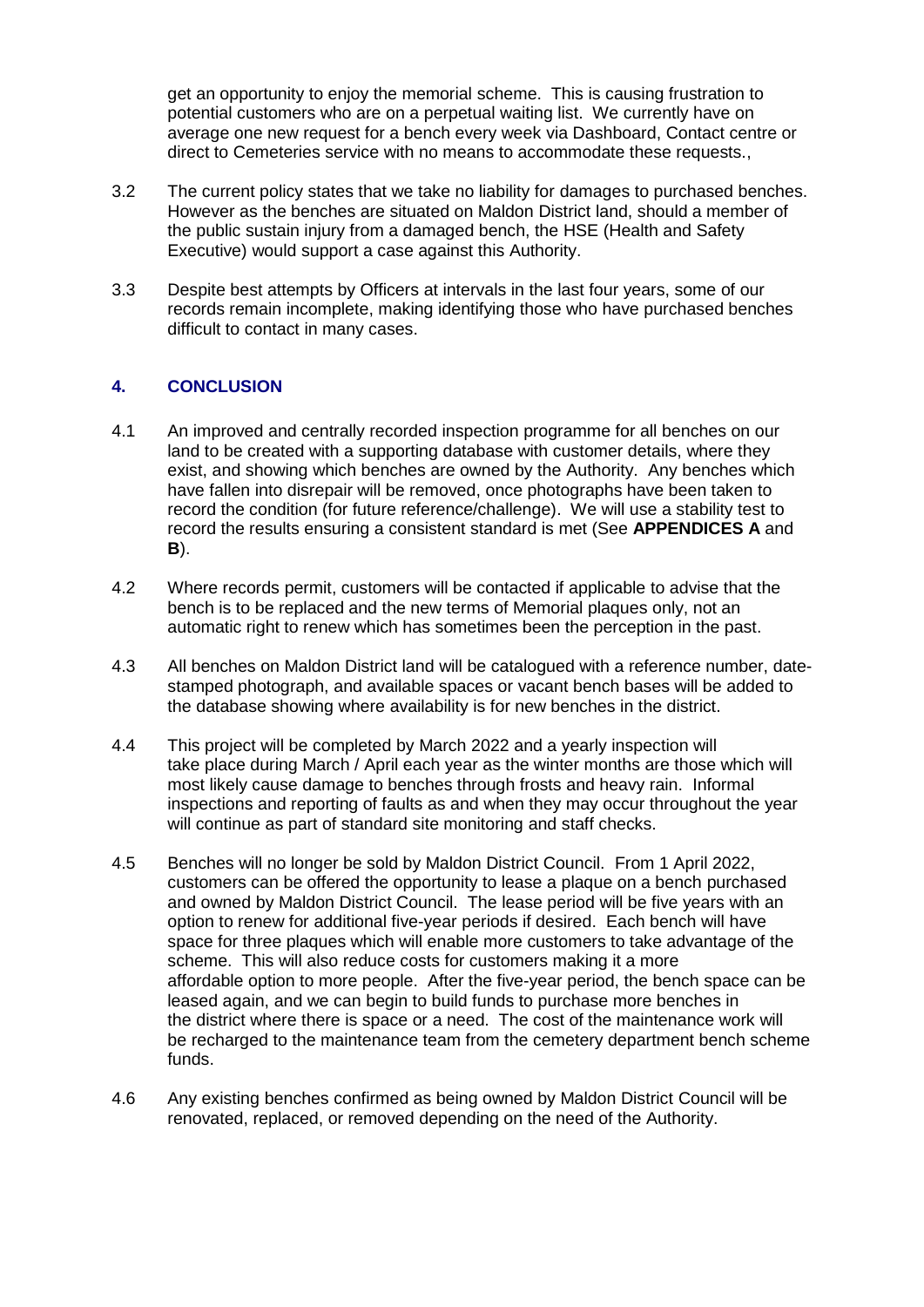4.7 All new benches will be made from recycled plastic making them more robust, longer lasting and environmentally friendly. These benches are an equivalent cost and appearance to the majority of the current Timber bench provision.

# **5. IMPACT ON STRATEGIC THEMES**

5.1 No detrimental impact on strategic themes.

### **6. IMPLICATIONS**

(i) **Impact on Customers** – Access to services will be improved as waiting lists will be reduced and more people will be able to take advantage of the scheme as there will be three plaques per bench. This is crucial in high traffic areas to meet demand. Similar schemes are operating successfully in other local authorities such as Braintree District Council.

Costs will be reduced for customers making it a more affordable option.

- (ii) **Impact on Equalities** This scheme will be open to all service users with a clear process which must be followed by all internal and external bench requests.
- (iii) **Impact on Risk** Not everyone will like this as some people will want their own bench. However, we are not under any obligation to provide this service and they can decline the scheme.

We often have complaints, sometimes through Members, that we are not dealing with bench requests. This scheme will enable us to assist more requests.

(iv) **Impact on Resources (financial)** – The current cost of purchasing a bench is £1,200. The lease of a plaque on a bench for five years is recommended to be set at £400 so that there is no Net loss brought by this change.

| <b>Our Costs</b>                         |               |
|------------------------------------------|---------------|
| Bench with three plaques                 | $=$ £771.74   |
| Base materials and labour                | $= £150.00$   |
| Yearly maintenance for five years        | $=$ £125      |
| Total                                    | $=$ £1,046.74 |
|                                          |               |
| <b>Customer costs</b>                    |               |
| 1 x bench plaque leased for five years   | $= £400$      |
| 3 x plaques on a bench for five years    | $= £1,200$    |
| Purchase of additional five year periods | $=$ £125.00   |

- (v) **Impact on Resources (human)** Officer time processing bench requests and carrying out inspections and maintenance.
- (vi) **Impact on the Environment** Benches to be made from recycled plastic making them more environmentally friendly. Existing benches owned by the authority to be repaired and restored where possible to reduce waste.